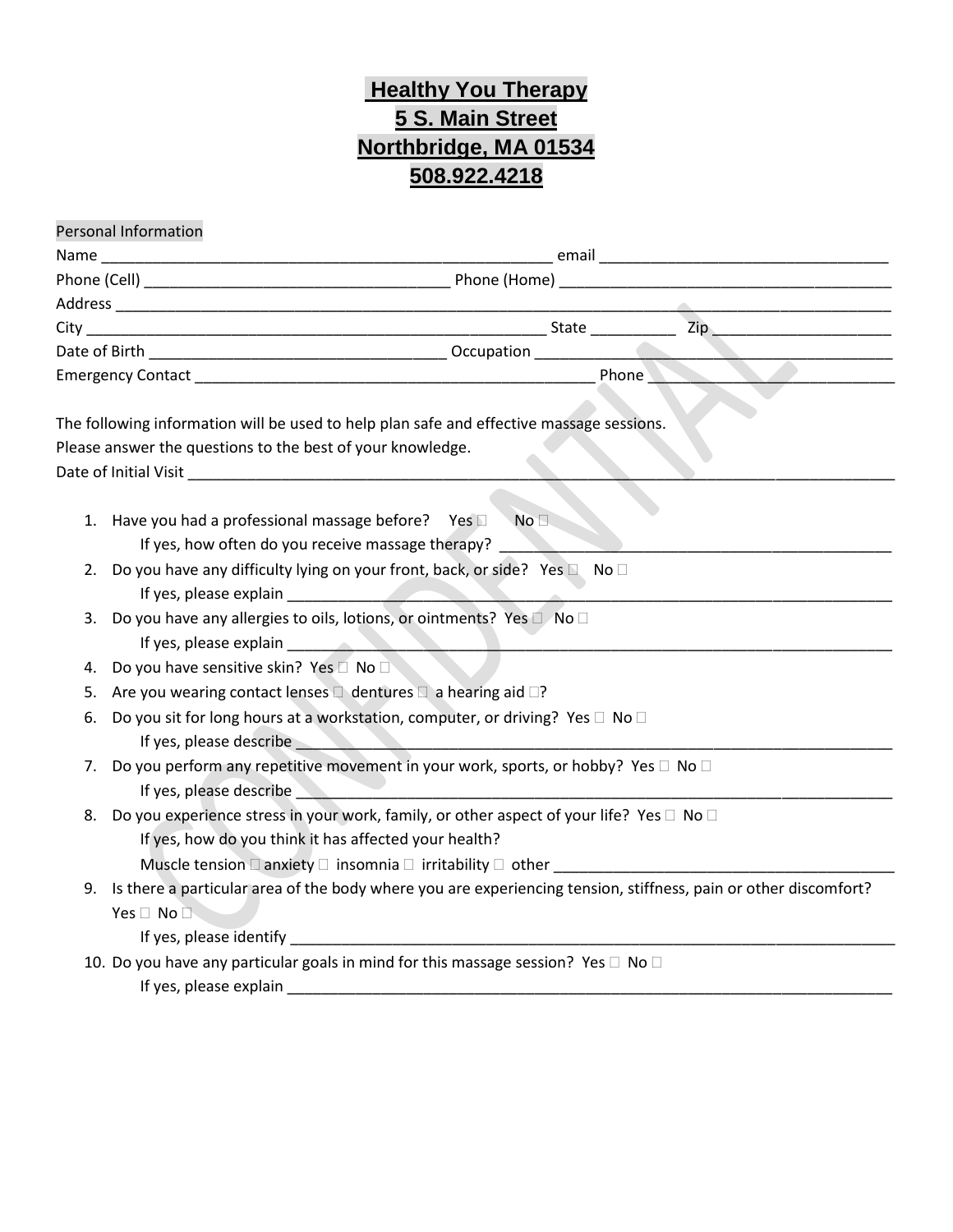

## Circle any specific areas you would like the massage therapist to concentrate on during the session

## Medical History

## **In order to plan a massage session that is safe and effective, I need some general information about your medical history.**

| 12. Do you see a chiropractor? Yes □ No □ If yes, how often? _   |                                                                 |  |  |  |
|------------------------------------------------------------------|-----------------------------------------------------------------|--|--|--|
| 13. Are you currently taking any medication? Yes □ No □          |                                                                 |  |  |  |
| If yes, please list                                              |                                                                 |  |  |  |
| 14. Please check any condition listed below that applies to you: |                                                                 |  |  |  |
| $\Box$ contagious skin condition                                 | $\Box$ phlebitis                                                |  |  |  |
| $\Box$ open sores or wounds                                      | $\Box$ deep vein thrombosis/blood clots                         |  |  |  |
| $\Box$ easy bruising                                             | □ joint disorder/rheumatoid arthritis/osteoarthritis/tendonitis |  |  |  |
| $\Box$ recent accident of injury                                 | $\Box$ osteoporosis                                             |  |  |  |
| $\Box$ recent surgery                                            | $\Box$ epilepsy                                                 |  |  |  |
| $\Box$ artificial joint                                          | headaches/migraines                                             |  |  |  |
| $\Box$ sprains/strains                                           | $\Box$ cancer                                                   |  |  |  |
| $\Box$ current fever                                             | diabetes                                                        |  |  |  |
| $\Box$ swollen glands                                            | decreased sensation                                             |  |  |  |
| $\Box$ allergies/sensitivity                                     | back/neck problems                                              |  |  |  |
| $\Box$ heart condition                                           | □ Fibromyalgia                                                  |  |  |  |
| □ high or low blood pressure                                     | TMJ                                                             |  |  |  |
| $\Box$ circulatory disorder                                      | carpal tunnel syndrome                                          |  |  |  |
| $\Box$ varicose veins                                            | $\Box$ tennis elbow                                             |  |  |  |
| $\Box$ atherosclerosis                                           | $\Box$ pregnancy if yes, how many months?                       |  |  |  |

15. Is there anything else about your health history that you think would be useful for your massage practitioner to know to plan a safe and effective massage session for you? \_\_\_\_\_\_\_\_\_\_\_\_\_\_\_\_\_\_\_\_\_\_\_\_\_\_\_\_\_\_\_\_\_\_\_\_\_\_\_\_\_\_\_\_\_\_\_\_\_\_\_\_

 $\_\_\_\_\_\_\_$